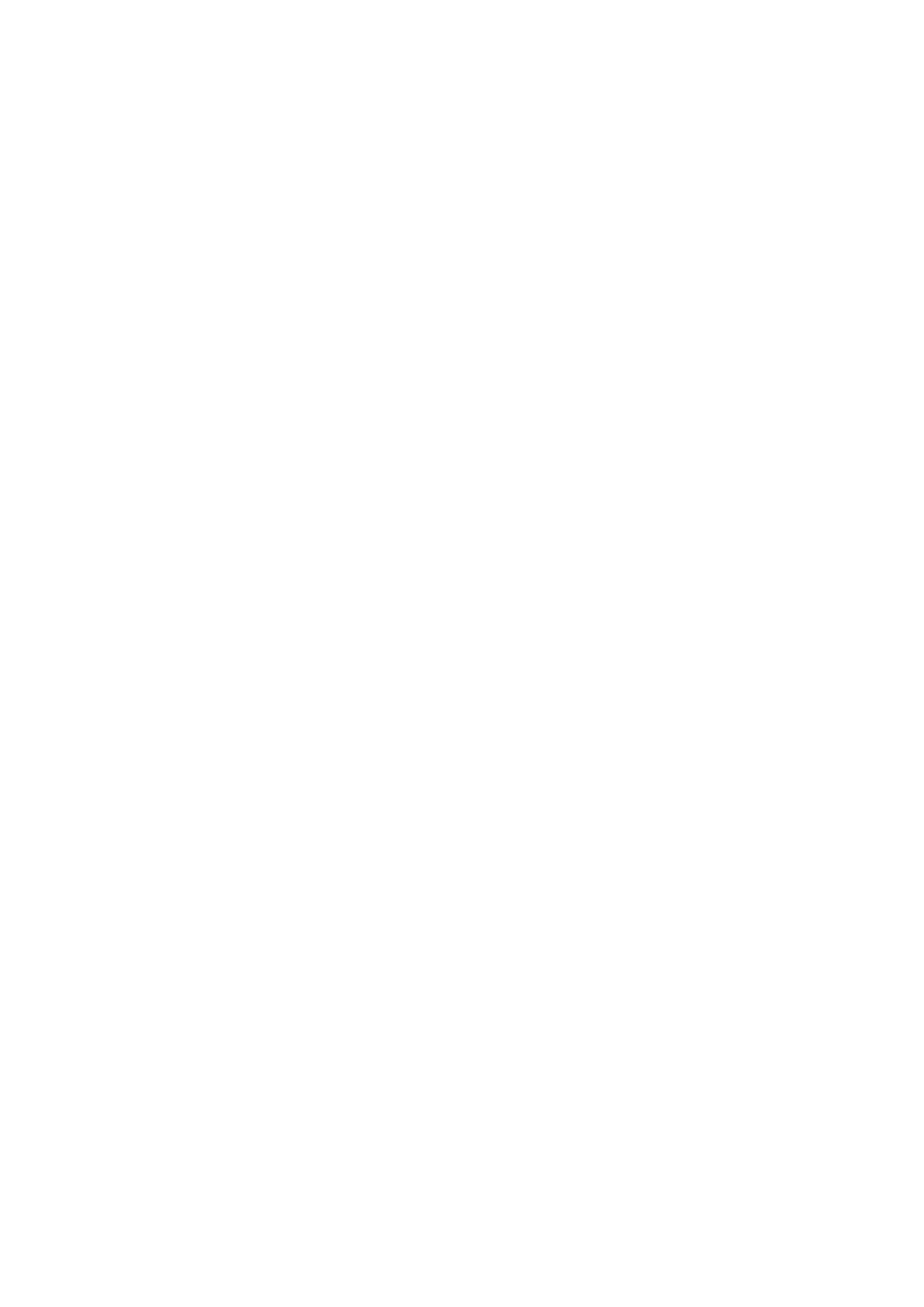Statutory Document No. 2019/0064



*European Union and Trade Act 2019*

## **EUROPEAN UNION AND TRADE ACT 2019 (RETAINED DIRECT EU LEGISLATION) (CUSTOMS) REGULATIONS 2019**

*Approved by Tynwald: Coming into Operation:in accordance with Regulation 2*

The Council of Ministers makes the following Regulations under sections 7, 12 and 15 of the European Union and Trade Act 2019.

## <span id="page-2-0"></span>**1 Title**

These Regulations are the European Union and Trade Act 2019 (Retained Direct EU Legislation) (Customs) Regulations 2019.

## <span id="page-2-1"></span>**2 Commencement**

If approved by Tynwald, these Regulations come into operation on exit day[1](#page-2-3).

## <span id="page-2-2"></span>**3 Prescribed EU regulations, EU decisions and EU tertiary legislation**

- (1) The EU regulations, EU decisions and EU tertiary legislation specified in the Schedule, as they have effect in EU law immediately before exit day, are prescribed for the purposes of section 7(1) of the European Union and Trade Act 2019.
- (2) To avoid doubt, the EU regulations, EU decisions and EU tertiary legislation prescribed under regulation 3(1) include any adaptations made to such EU regulations, EU decisions and EU tertiary legislation under the EEA agreement and which have effect immediately before exit day.

<span id="page-2-3"></span><sup>1</sup> Tynwald approval required under section 7(1), 12(1) and 15(1) of the European Union and Trade Act 2019.

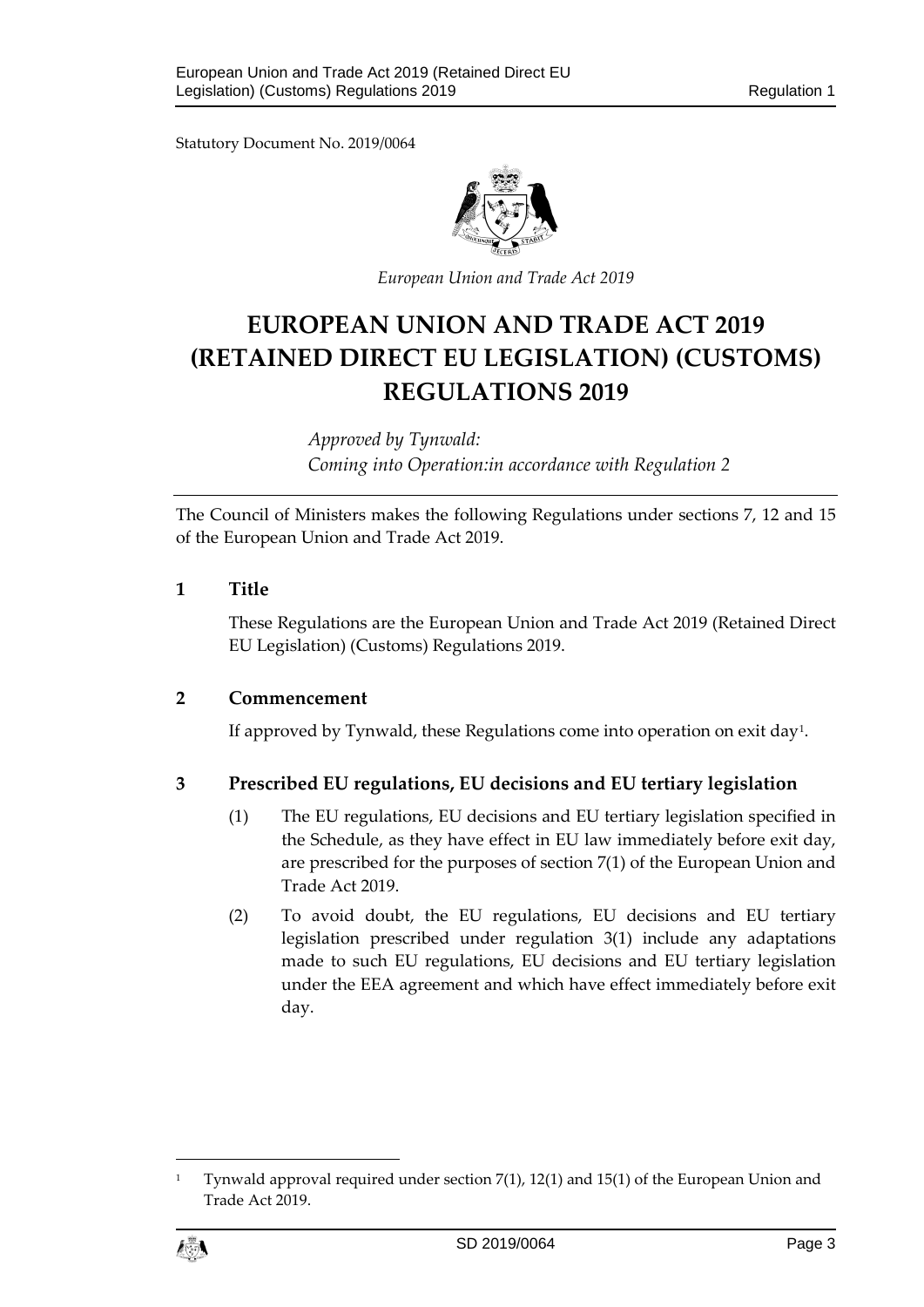## <span id="page-3-0"></span>**4 Interpretation of prescribed EU regulations, EU decisions and EU tertiary legislation**

- (1) Throughout the EU regulations, EU decisions and EU tertiary legislation prescribed under regulation 3(1) and unless the context otherwise requires –
	- (a) references to "Member State", "Member States", "the Community", the "European Union", the "EU" and "the Union" are to be construed as including the United Kingdom, the Channel Islands and the Island;
	- (b) references to "national" (where used as an adjective) are to be construed as including the United Kingdom, the Channel Islands and the Island;
	- (c) references to the "United Kingdom" are to be construed as including the Channel Islands and the Island;
	- (d) references to a "competent authority" or "relevant authority" are to be construed as references to the Treasury; and
	- (e) references to a "third country" are to be construed as references to a country or state other than the Island, the United Kingdom and the Channel Islands.
- (2) The EU regulations, EU decisions and EU tertiary legislation prescribed under regulation 3(1) are to be construed and have effect subject to any contrary provision contained in or having effect under the customs arrangements between the United Kingdom and the Island.
- (3) Despite any provisions to the contrary in the EU regulations, EU decisions and EU tertiary legislation prescribed under regulation 3(1), such EU regulations, EU decisions and EU tertiary legislation do not impose any obligation on the Treasury to provide –
	- (a) any funding to any person, body or organisation; and
	- (b) any information to any person, body or organisation,

unless the Treasury decides otherwise.

(4) References to an Annex in the EU regulations, EU decisions and EU tertiary legislation prescribed under regulation 3(1) are references to that Annex as amended from time to time by EU law on or after exit day.

## <span id="page-3-1"></span>**5 Construction**

To avoid doubt, any retained EU law is to be construed and have effect subject to these Regulations.

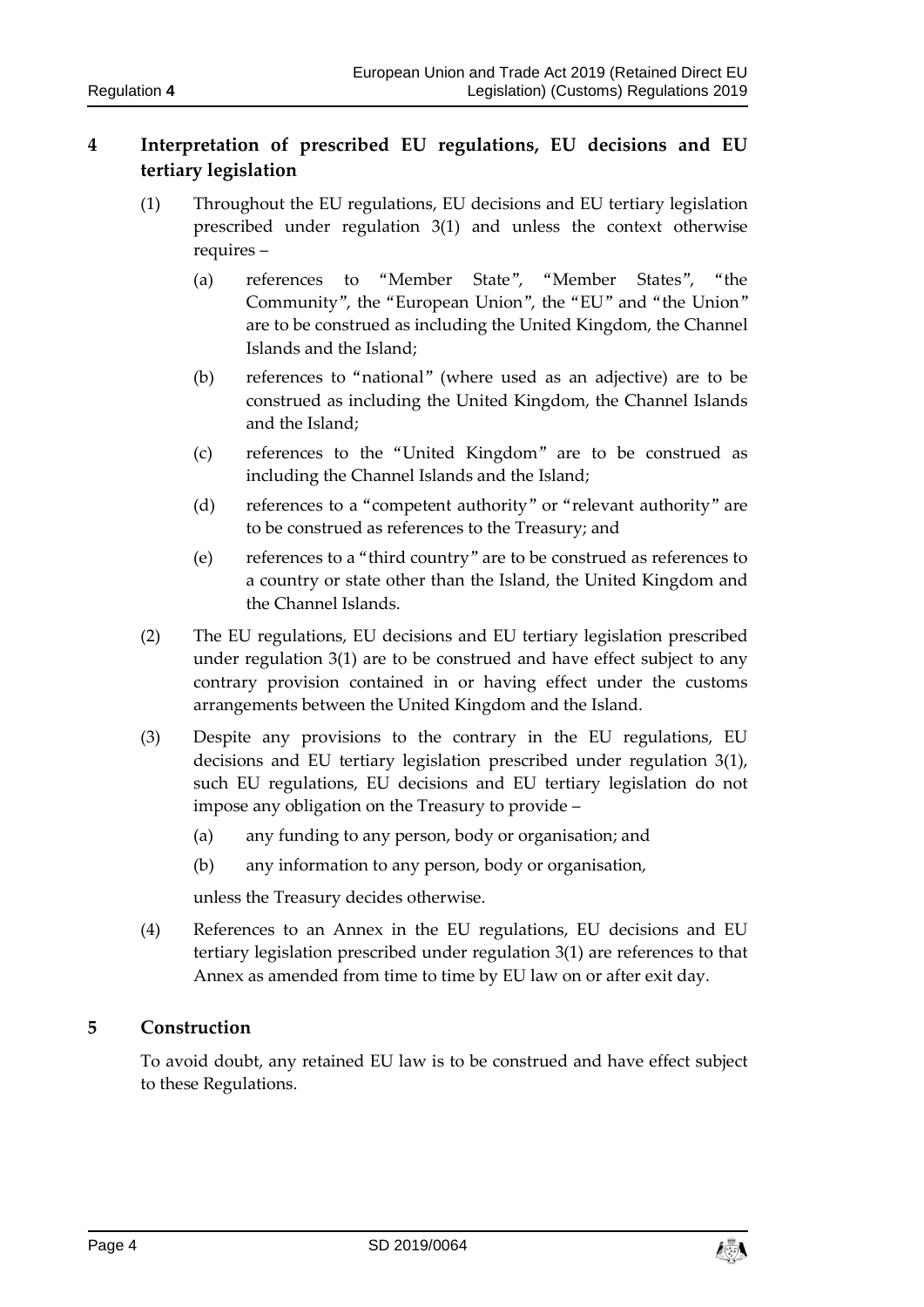## **MADE 18TH FEBRUARY 2019**

#### **W GREENHOW**

*Chief Secretary*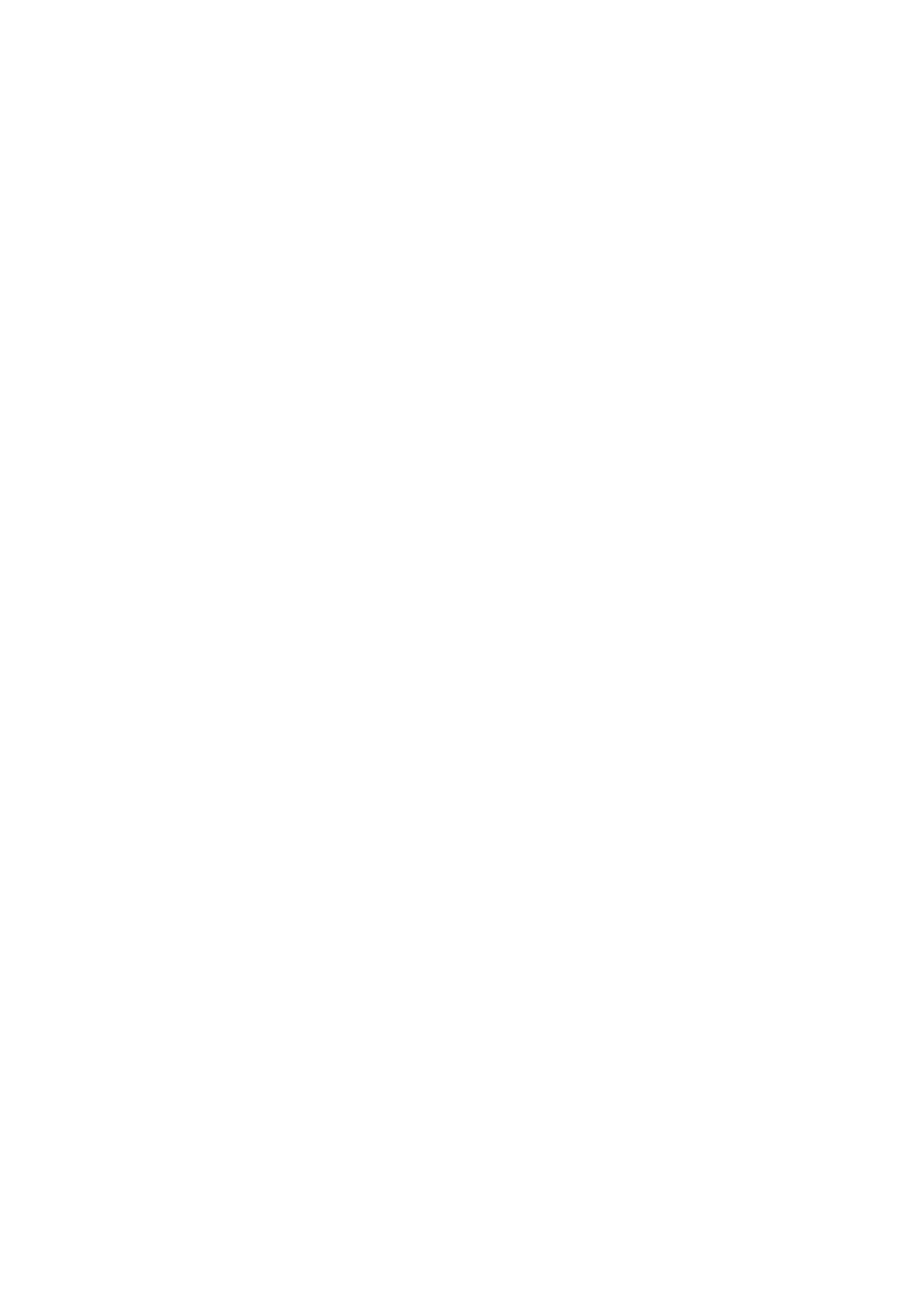## **SCHEDULE**

## [Regulation 3]

## **RETAINED DIRECT EU LEGISLATION**

## <span id="page-6-1"></span><span id="page-6-0"></span>**1 Common Customs Tariff**

- (1) Council Regulation (EEC) No 2658/87[2](#page-6-2) of 23 July 1987 on the tariff and statistical nomenclature and on the Common Customs Tariff.
- (2) Council Regulation (EC) No 1147/2002[3](#page-6-3) of 25 June 2002 temporarily suspending the autonomous Common Customs Tariff duties on certain goods imported with airworthiness certificates.
- (3) Council Regulation (EC) No 150/2003[4](#page-6-4) of 21 January 2003 suspending import duties on certain weapons and military equipment.
- (4) Council Regulation (EU) No 973/2010[5](#page-6-5) of 25 October 2010 temporarily suspending the autonomous Common Customs Tariff duties on imports of certain industrial products into the autonomous regions of the Azores and Madeira.
- (5) Council Regulation (EU) No 1386/2011[6](#page-6-6) of 19 December 2011 temporarily suspending autonomous Common Customs Tariff duties on imports of certain industrial products into the Canary Islands.
- (6) Council Regulation (EU) No 1387/2013[7](#page-6-7) of 17 December 2013 suspending the autonomous Common Customs Tariff duties on certain agricultural and industrial products and repealing Regulation (EU) No 1344/2011.

## <span id="page-6-8"></span>**2 Kimberley Process certification scheme for the international trade in rough diamonds**

Council Regulation (EC) No 2368/2002[8](#page-6-8) of 20 December 2002 implementing the Kimberley Process certification scheme for the international trade in rough diamonds.

<span id="page-6-7"></span><span id="page-6-6"></span><sup>7</sup> OJ L354, 28.12.2013, p.201 as that Regulation was amended by Council Regulation (EU) 2015/982 (OJ L159, 25.6.2015, p.5), Council Regulation (EU) 2015/2449 (OJ L345, 30.12.2015, p.11), Council Regulation (EU) 2016/2390 (OJ L360, 30.12.2016, p.14), Council Regulation (EU) 2017/1134 (OJ L164, 27.6.2017, p.6), Council Regulation (EU) 2017/2467 (OJ L351, 30.12.2017, p.7) and Council Regulation (EU) 2018/914 (OJ L162, 27.6.2018, p.8).



<span id="page-6-2"></span><sup>&</sup>lt;sup>2</sup> OJ L256, 7.9.1987, p.1 as that Regulation was amended by Council Regulation (EEC) No 1969/93 (OJ L180, 23.7.1993, p.9), Council Regulation (EC) No 254/2000 (OJ L28, 3.2.2000, p.16) and Commission Implementing Regulation (EU) 2018/1602 (OJ L273, 31.10.2018, p.1).

<span id="page-6-3"></span><sup>3</sup> OJ L170, 29.6.2002, p.8.

<span id="page-6-4"></span><sup>4</sup> OJ L25, 30.1.2003, p.1.

<span id="page-6-5"></span><sup>5</sup> OJ L285, 30.10.2010, p.4.

<sup>6</sup> OJ L345, 29.12.2011, p.1.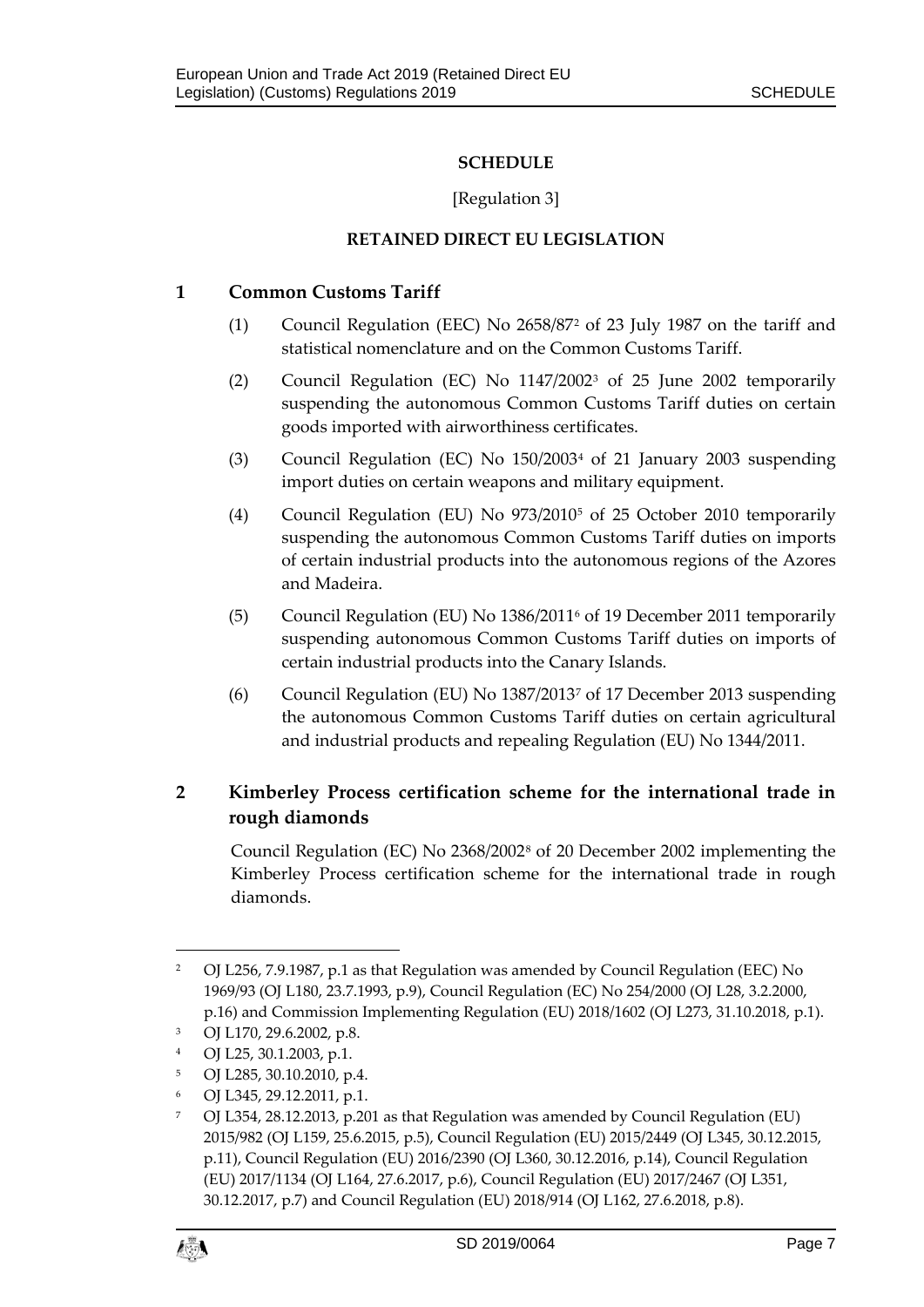## **3 Drug precursors**

- (1) Regulation (EC) No 273/2004[9](#page-7-0) of the European Parliament and of the Council of 11 February 2004 on drug precursors.
- (2) Council Regulation (EC) No 111/2005[10](#page-7-1) of 22 December 2004 laying down rules for the monitoring of trade between the Union and third countries in drug precursors.
- (3) Commission Implementing Regulation (EU) 2015/1013[11](#page-7-2) of 25 June 2015 laying down rules in respect of Regulation (EC) No 273/2004 of the European Parliament and of the Council on drug precursors and of Council Regulation (EC) No 111/2005 laying down rules for the monitoring of trade between the Union and third countries in drug precursors.

#### **4 Statistics relating to trade**

- (1) Regulation (EC) No 638/2004[12](#page-7-3) of the European Parliament and of the Council of 31 March 2004 on Community statistics relating to the trading of goods between Member States and repealing Council Regulation (EEC) No 3330/91.
- (2) Commission Regulation (EC) No 1982/2004[13](#page-7-4) of 18 November 2004 implementing Regulation (EC) No 638/2004 of the European Parliament and of the Council on Community statistics relating to the trading of goods between Member States and repealing Commission Regulations (EC) No 1901/2000 and (EEC) No 3590/92.
- <sup>8</sup> OJ L358, 31.12.2002, p.28 as that Regulation was amended by Council Regulation (EC) No 254/2003 (OJ L36, 12.2.2003, p.7), Commission Implementing Regulation (EU) No 947/2012 (OJ L282, 16.10.2012, p.27), Regulation (EU) No 257/2014 (OJ L84, 20.3.2014, p.69), Commission Implementing Regulation (EU) 2016/667 (OJ L115, 29.4.2016, p.28) and Commission Implementing Regulation (EU) 2018/578 (OJ L97, 17.4.2018, p.1).
- <span id="page-7-0"></span><sup>9</sup> OJ L47, 18.2.2004, p.1 as that Regulation was amended by Regulation (EU) No 1258/2013 (OJ L330, 10.12.2013, p.21), Commission Delegated Regulation (EU) 2016/1443 (OJ L235, 1.9.2016, p.6) and Commission Delegated Regulation (EU) 2018/729 (OJ L123, 18.5.2018, p.4).
- <span id="page-7-1"></span><sup>10</sup> OJ L22, 26.1.2005, p.1 as that Regulation was amended by Regulation (EU) No 1259/2013 (OJ L330, 10.12.2013, p.30), Commission Delegated Regulation (EU) 2016/1443 (OJ L235, 1.9.2016, p.6) and Commission Delegated Regulation (EU) 2018/729 (OJ L123, 18.5.2018, p.4).
- <span id="page-7-2"></span><sup>11</sup> OJ L162, 27.6.2015, p.33.
- <span id="page-7-3"></span><sup>12</sup> OJ L102, 7.4.2004, p.1 as that Regulation was amended by Regulation (EC) No 222/2009 (OJ L87, 31.3.2009, p.160), Commission Regulation (EU) No 1093/2013 (OJ L294, 6.11.2013, p.28) and Regulation (EU) No 659/2014 (OJ L189, 27.6.2014, p.128).
- <span id="page-7-4"></span><sup>13</sup> OJ L343, 19.11.2004, p.3 as that Regulation was amended by Commission Regulation (EC) No 1915/2005 (OJ L307, 25.11.2005, p.8), Commission Regulation (EU) No 91/2010 (OJ L31, 3.2.2010, p.1), Commission Regulation (EU) No 96/2010 (OJ L34, 5.2.2010, p.1) and Commission Regulation (EU) No 1093/2013 (OJ L294, 6.11.2013, p.28).

<u>.</u>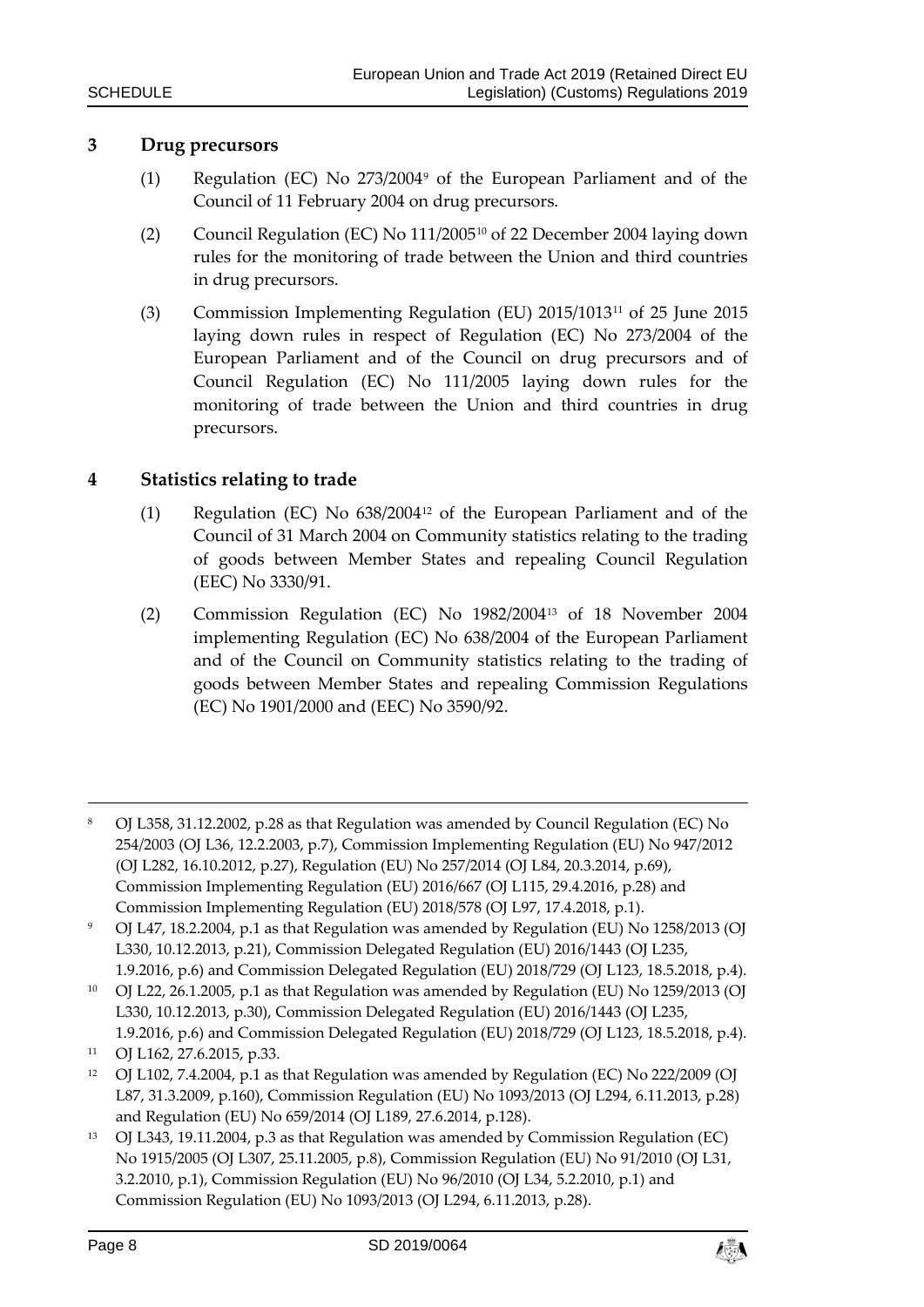- (3) Regulation (EC) No 471/2009[14](#page-8-0) of the European Parliament and of the Council of 6 May 2009 on Community statistics relating to external trade with non-member countries and repealing Council Regulation (EC) No 1172/95.
- (4) Commission Regulation (EU) No 92/2010[15](#page-8-1) of 2 February 2010 implementing Regulation (EC) No 471/2009 of the European Parliament and of the Council on Community statistics relating to external trade with non-member countries, as regards data exchange between customs authorities and national statistical authorities, compilation of statistics and quality assessment.
- (5) Commission Regulation (EU) No 113/2010[16](#page-8-2) of 9 February 2010 implementing Regulation (EC) No 471/2009 of the European Parliament and of the Council on Community statistics relating to external trade with non-member countries, as regards trade coverage, definition of the data, compilation of statistics on trade by business characteristics and by invoicing currency, and specific goods or movements.
- (6) Commission Regulation (EU) No 1106/2012[17](#page-8-3) of 27 November 2012 implementing Regulation (EC) No 471/2009 of the European Parliament and of the Council on Community statistics relating to external trade with non-member countries, as regards the update of the nomenclature of countries and territories.

## **5 Trade in certain goods which could be used for capital punishment, torture or other cruel, inhuman or degrading treatment or punishment**

Council Regulation (EC) No 1236/2005[18](#page-8-4) of 27 June 2005 concerning trade in certain goods which could be used for capital punishment, torture or other cruel, inhuman or degrading treatment or punishment.

## **6 Ban on the placing on the market, import or export of cat and dog fur, and products containing such fur**

Regulation (EC) No 1523/2007[19](#page-8-5) of the European Parliament and of the Council banning the placing on the market and the import to, or export from, the Community of cat and dog fur, and products containing such fur.

<span id="page-8-4"></span><sup>&</sup>lt;sup>18</sup> OJ L200, 30.7.2005, p.1 as that Regulation was amended by Commission Implementing Regulation (EU) No 775/2014 (OJ L210, 17.7.2014, p.1), Commission Delegated Regulation (EU) 2015/1113 (OJ L182, 10.7.2015, p.10), Regulation (EU) 2016/2134 (OJ L338, 13.12.2016, p.1) and Commission Delegated Regulation (EU) 2018/181 (OJ L40, 13.2.2018, p.1).



<span id="page-8-5"></span><span id="page-8-0"></span><sup>14</sup> OJ L152, 16.6.2009, p.23 as that Regulation was amended by Regulation (EU) 2016/1724 (OJ L266, 30.9.2016, p.1) and Commission Regulation (EU) 2016/2119 (OJ L329, 3.12.2016, p.66).

<span id="page-8-1"></span><sup>15</sup> OJ L31, 3.2.2010, p.4 as that Regulation was amended by Commission Implementing Regulation (EU) 2016/1253 (OJ L205, 30.7.2016, p.12).

<span id="page-8-2"></span><sup>16</sup> OJ L37, 10.2.2010, p.1.

<span id="page-8-3"></span><sup>17</sup> OJ L328, 28.11.2012, p.7.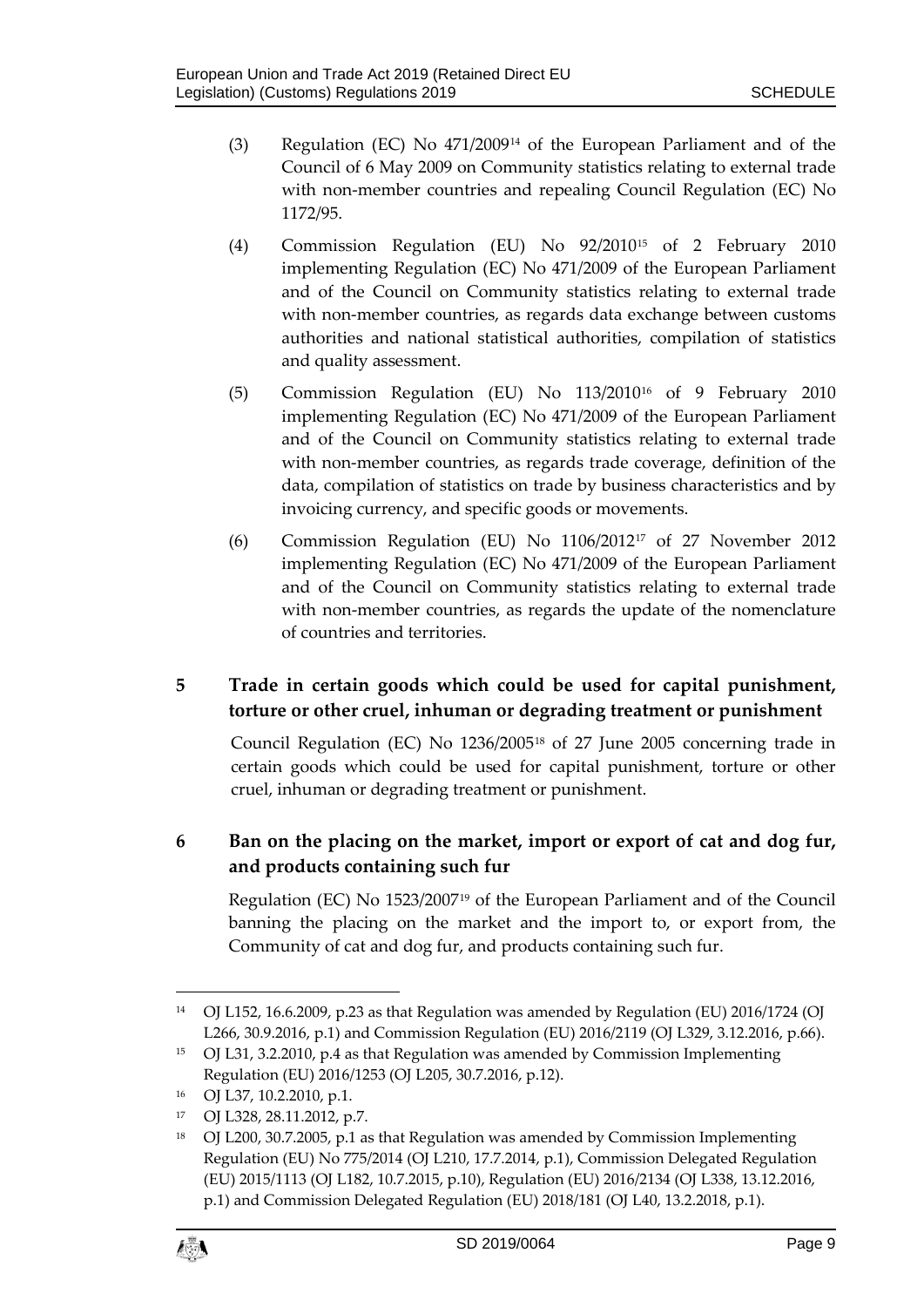#### **7 Export of cultural goods**

- (1) Council Regulation (EC) No 116/2009[20](#page-9-0) of 18 December 2008 on the export of cultural goods.
- (2) Commission Implementing Regulation (EU) No 1081/201[221](#page-9-1) of 9 November 2012 for the purposes of Council Regulation (EC) No 116/2009 on the export of cultural goods.

#### **8 European statistics**

Regulation (EC) No 223/2009[22](#page-9-2) of the European Parliament and of the Council of 11 March 2009 on European statistics and repealing Regulation (EC, Euratom) No 1101/2008 of the European Parliament and of the Council on the transmission of data subject to statistical confidentiality to the Statistical Office of the European Communities, Council Regulation (EC) No 322/97 on Community Statistics, and Council Decision 89/382/EEC, Euratom establishing a Committee on the Statistical Programmes of the European Communities.

## **9 Control of exports, transfer, brokering and transit of dual-use items**

Council Regulation (EC) No 428/2009[23](#page-9-3) of 5 May 2009 setting up a Community regime for the control of exports, transfer, brokering and transit of dual-use items.

#### **10 Trade in seal products**

- (1) Regulation (EC) No 1007/2009[24](#page-9-4) of the European Parliament and of the Council of 16 September 2009 on trade in seal products.
- (2) Commission Implementing Regulation (EU) 2015/1850[25](#page-9-5) of 13 October 2015 lying down detailed rules for the implementation of Regulation (EC) No 1007/2009 of the European Parliament and of the Council on trade in seal products.

- <span id="page-9-2"></span><sup>22</sup> OJ L87, 31.3.2009, p.164 as that Regulation was amended by Regulation (EU) 2015/759 (OJ L123, 19.5.2015, p.90).
- <span id="page-9-3"></span><sup>23</sup> OJ L134, 29.5.2009, p.1 as that Regulation was amended by Regulation (EU) No 1232/2011 (OJ L326, 8.12.2011, p,26), Regulation (EU) No 559/2014 (OJ L173, 12.6.2014, p.79) and Commission Delegated Regulation (EU) 2018/1922 (OJ L319, 14.12.2018, p.1).
- <span id="page-9-4"></span><sup>24</sup> OJ L286, 31.10.2009, p.36 as that Regulation was amended by Regulation (EU) 2015/1775 (OJ L262, 7.10.2015, p.1).

-

<sup>19</sup> OJ L343, 27.12.2007, p.1.

<span id="page-9-0"></span><sup>20</sup> OJ L39, 10.2.2009, p.1.

<span id="page-9-1"></span><sup>21</sup> OJ L324, 22.11.2012, p.1.

<span id="page-9-5"></span><sup>25</sup> OJ L271, 16.10.2015, p.1.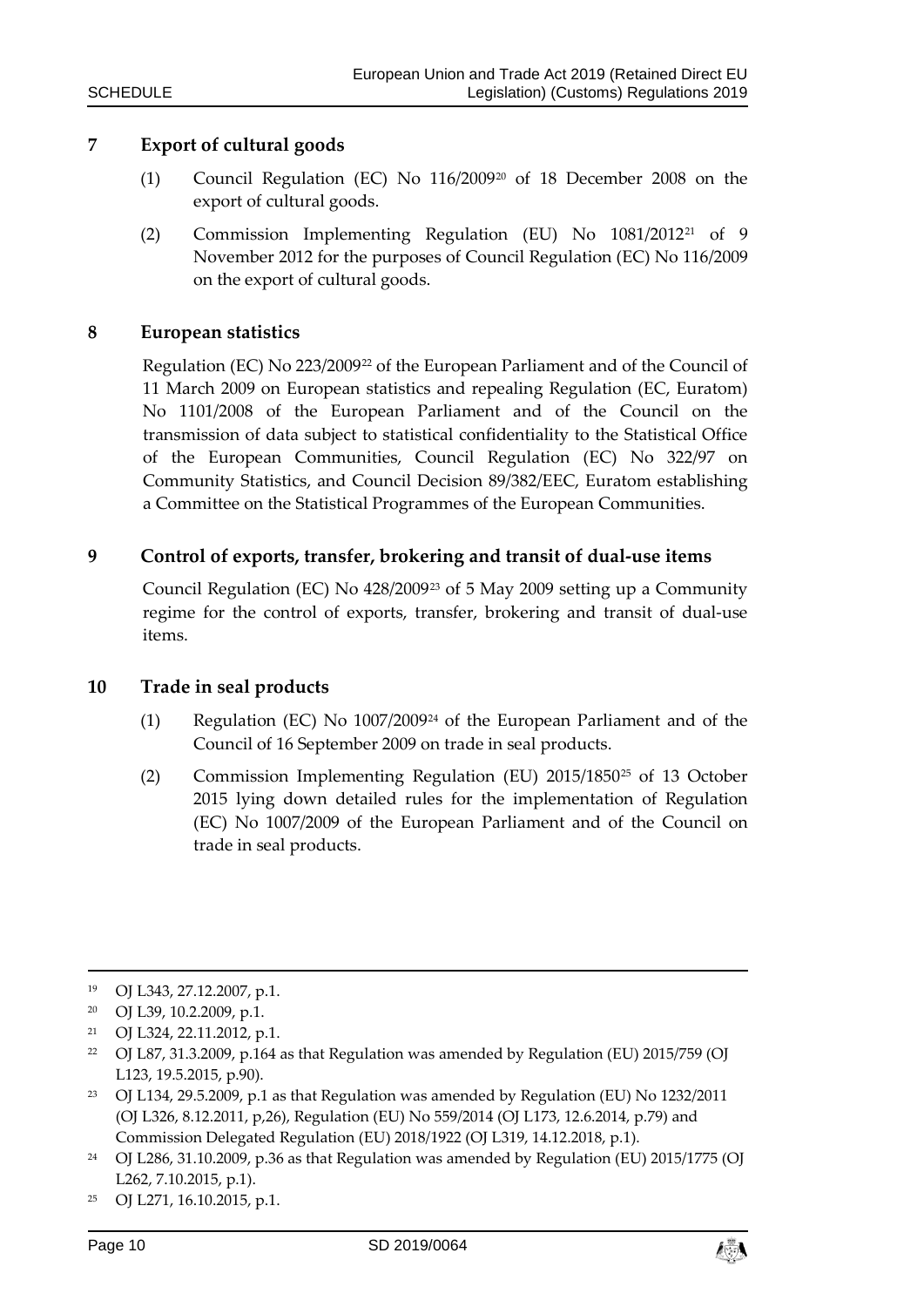## **11 Reliefs from customs duty**

Council Regulation (EC) No 1186/2009[26](#page-10-0) of 16 November 2009 setting up a Community system of reliefs from customs duty.

## **12 Control of import, export and transit of firearms, their parts and components and ammunition**

Regulation (EU) No 258/2012<sup>[27](#page-10-1)</sup> of the European Parliament and of the Council of 14 March 2012 implementing Article 10 of the United Nations' Protocol against the illicit manufacturing of and trafficking in firearms, their parts and components and ammunition, supplementing the United Nations Convention against Transnational Organised Crime (UN Firearms Protocol), and establishing export authorisation, and import and transit measures for firearms, their parts and components and ammunition.

## **13 Generalised tariff preferences**

Regulation (EU) No 978/2012[28](#page-10-2) of the European Parliament and of the Council of 25 October 2012 applying a scheme of generalised tariff preferences and repealing Council Regulation (EC) No 732/2008.

## **14 Marketing and use of explosives precursors**

Regulation (EU) No 98/2013[29](#page-10-3) of the European Parliament and of the Council of 15 January 2013 on the marketing and use of explosives precursors.

<span id="page-10-0"></span><sup>26</sup> OJ L324, 10.12.2009, p.23.

<span id="page-10-1"></span><sup>27</sup> OJ L94, 30.3.2012, p.1.

<span id="page-10-2"></span><sup>&</sup>lt;sup>28</sup> OJ L303, 31.10.2012, p.1 as that Regulation was amended by Commission Delegated Regulation (EU) No 1421/2013 (OJ L355, 31.12.2013, p.1), Commission Delegated Regulation (EU) No 1/2014 (OJ L1, 4.1.2014, p.1), Commission Delegated Regulation (EU) No 182/2014 (OJ L57, 27.2.2014, p.1), Commission Delegated Regulation (EU) No 1015/2014 (OJ L283, 27.9.2014, p.20), Commission Delegated Regulation (EU) No 1016/2014 (OJ L283, 27.9.2014, p.23), Commission Delegated Regulation (EU) No 1386/2014 (OJ L369, 24.12.2014, p.33), Commission Delegated Regulation (EU) 2015/602 (OJ L100, 17.4.2015, p.8), Commission Delegated Regulation (EU) 2015/1978 (OJ L289, 5.11.2015, p.1), Commission Delegated Regulation (EU) 2015/1979 (OJ L289, 5.11.2015, p.3), Commission Delegated Regulation (EU) 2016/79 (OJ L17, 26.1.2016, p.1), Commission Delegated Regulation (EU) 2017/217 (OJ L34, 9.2.2017, p.7), Commission Delegated Regulation (EU) 2017/836 (OJ L125, 18.5.2017, p.1) and Commission Delegated Regulation (EU) 2018/216 (OJ L42, 15.2.2018, p.1).

<span id="page-10-3"></span> $29$  OJ L39, 9.2.2013, p.1 as that Regulation was amended by Commission Delegated Regulation (EU) 2017/214 (OJ L34, 9.2.2017, p.1), Commission Delegated Regulation (EU) 2017/215 (OJ L34, 9.2.2017, p.3) and Commission Delegated Regulation (EU) 2017/216 (OJ L34, 9.2.2017, p.5).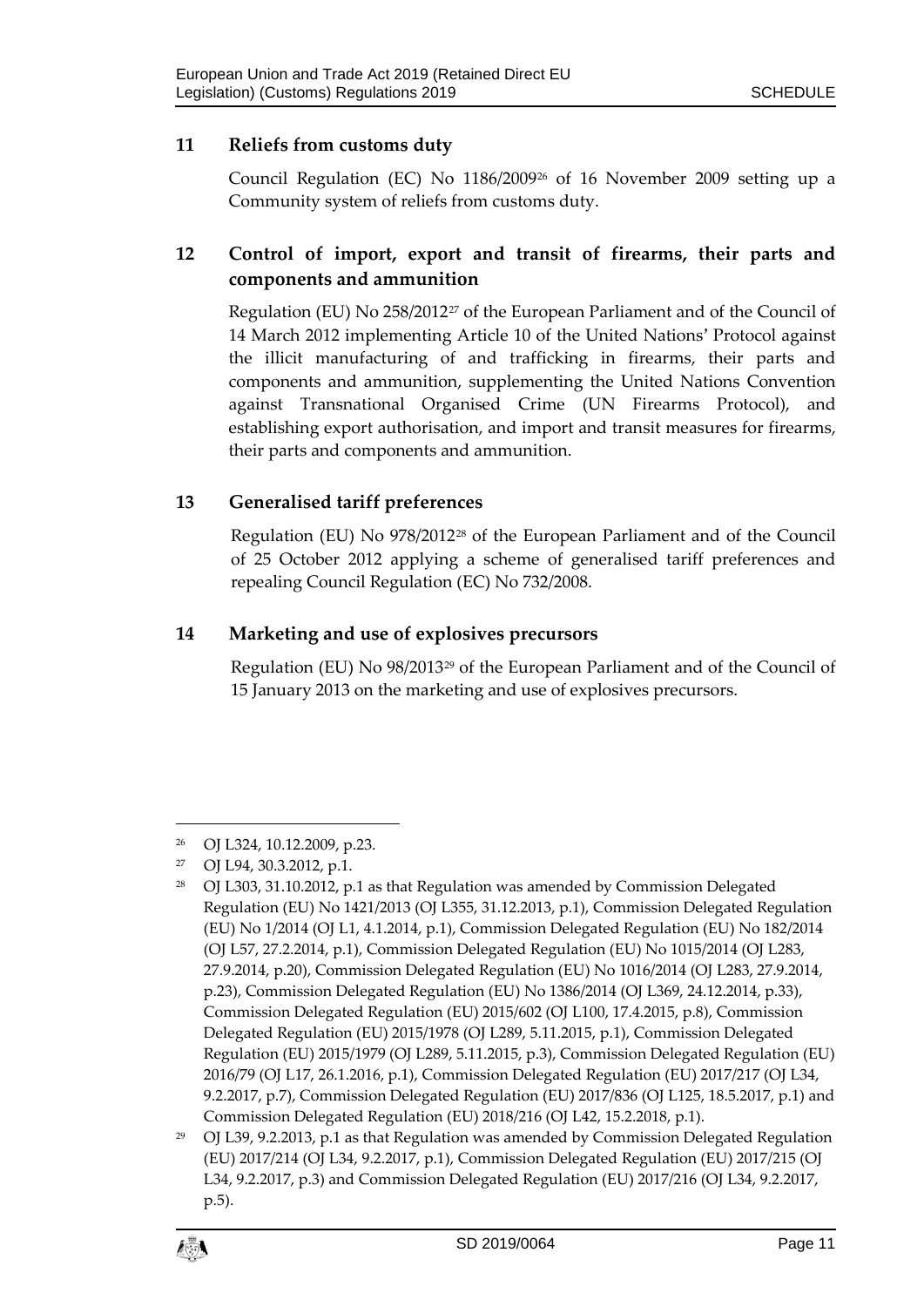#### **15 Customs enforcement of intellectual property rights**

- (1) Regulation (EU) No 608/2013[30](#page-11-0) of the European Parliament and of the Council of 12 June 2013 concerning customs enforcement of intellectual property rights and repealing Council Regulation (EC) No 1383/2003.
- (2) Commission Implementing Regulation (EU) No 1352/201[331](#page-11-1) of 4 December 2013 establishing the forms provided for in Regulation (EU) No 608/2013 of the European Parliament and of the Council concerning customs enforcement of intellectual property rights.

#### **16 Union Customs Code**

- (1) Regulation (EU) No 952/2013[32](#page-11-2) of the European Parliament and of the Council of 9 October 2013 laying down the Union Customs Code.
- (2) Commission Delegated Regulation (EU) 2015/2446[33](#page-11-3) of 28 July 2015 supplementing Regulation (EU) No 952/2013 of the European Parliament and of the Council as regards detailed rules concerning certain provisions of the Union Customs Code.
- (3) Commission Implementing Regulation (EU) 2015/2447[34](#page-11-4) of 24 November 2015 laying down detailed rules for implementing certain provisions of Regulation (EU) No 952/2013 of the European Parliament and of the Council laying down the Union Customs Code.
- (4) Commission Delegated Regulation (EU) 2016/341[35](#page-11-5) of 17 December 2015 supplementing Regulation (EU) No 952/2013 of the European Parliament and of the Council as regards transitional rules for certain provisions of the Union Customs Code where the relevant electronic systems are not yet operational and amending Delegated Regulation (EU) 2015/2446.
- (5) Commission Implementing Decision (EU) 2016/578[36](#page-11-6) of 11 April 2016 establishing the Work Programme relating to the development and

<u>.</u>



<span id="page-11-0"></span><sup>30</sup> OJ L181, 29.6.2013, p15.

<span id="page-11-1"></span><sup>&</sup>lt;sup>31</sup> OJ L341, 18.12.2013, p.10 as that Regulation was amended by Commission Implementing Regulation (EU) 2018/582 (OJ L98, 18.4.2018, p.4).

<span id="page-11-2"></span><sup>32</sup> OJ L269, 10.10.2013, p.1 as that Regulation was amended by Regulation (EU) 2016/2339 (OJ L354, 23.12.2016, p.32).

<span id="page-11-3"></span><sup>33</sup> OJ L343, 29.12.2015, p.1 as that Regulation was amended by Commission Delegated Regulation (EU) 2016/651 (OJ L111, 27.4.2016, p.1), Commission Delegated Regulation (EU) 2016/698 (OJ L121, 11.5.2016, p.1), Commission Delegated Regulation (EU) 2018/1063 (OJ L192, 30.7.2018, p.1) and Commission Delegated Regulation (EU) 2018/1118 (OJ L204, 13.8.2018, p.11).

<span id="page-11-4"></span><sup>&</sup>lt;sup>34</sup> OJ L343, 29.12.2015, p.558 as that Regulation was amended by Commission Implementing Regulation (EU) 2017/989 (OJ L149, 13.6.2017, p.19) and Commission Implementing Regulation (EU) 2018/604 (OJ L101, 20.4.2018, p.22).

<span id="page-11-5"></span><sup>35</sup> OJ L69, 15.3.2016, p.1 as that Regulation was amended by Commission Delegated Regulation (EU) 2016/698 (OJ L121, 11.5.2016, p.1).

<span id="page-11-6"></span><sup>36</sup> OJ L99, 15.4.2016, p.6.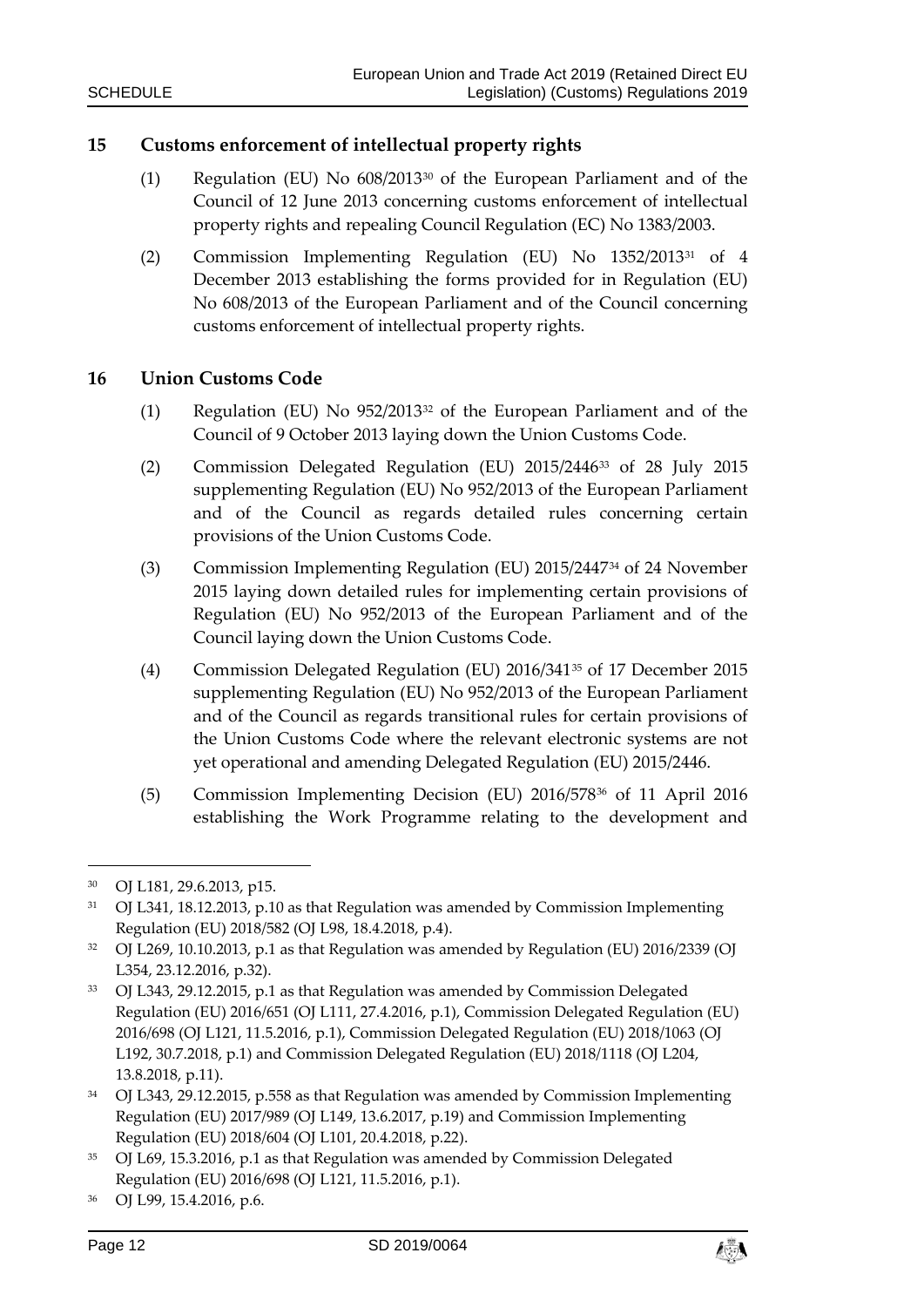deployment of the electronic systems provided for in the Union Customs Code.

## **17 Autonomous tariff quotas**

Council Regulation (EU) No 1388/2013[37](#page-12-0) of 17 December 2013 opening and providing for the management of autonomous tariff quotas of the Union for certain agricultural and industrial products, and repealing Regulation (EU) No 7/2010.

<span id="page-12-0"></span><sup>37</sup> OJ L354, 28.12.2013, p.319 as that Regulation was amended by Council Regulation (EU) 2015/981 (OJ L159, 25.6.2015, p.1), Council Regulation (EU) 2016/2389 (OJ L360, 30.12.2016, p.1), Council Regulation (EU) 2017/1133 (OJ L164, 27.6.2017, p.1), Council Regulation (EU) 2017/2466 (OJ L351, 30.12.2017, p.1), Council Regulation (EU) 2018/913 (OJ L162, 27.6.2018, p.3) and Council Regulation (EU) 2018/1977 (OJ L317, 14.12.2018, p.2).